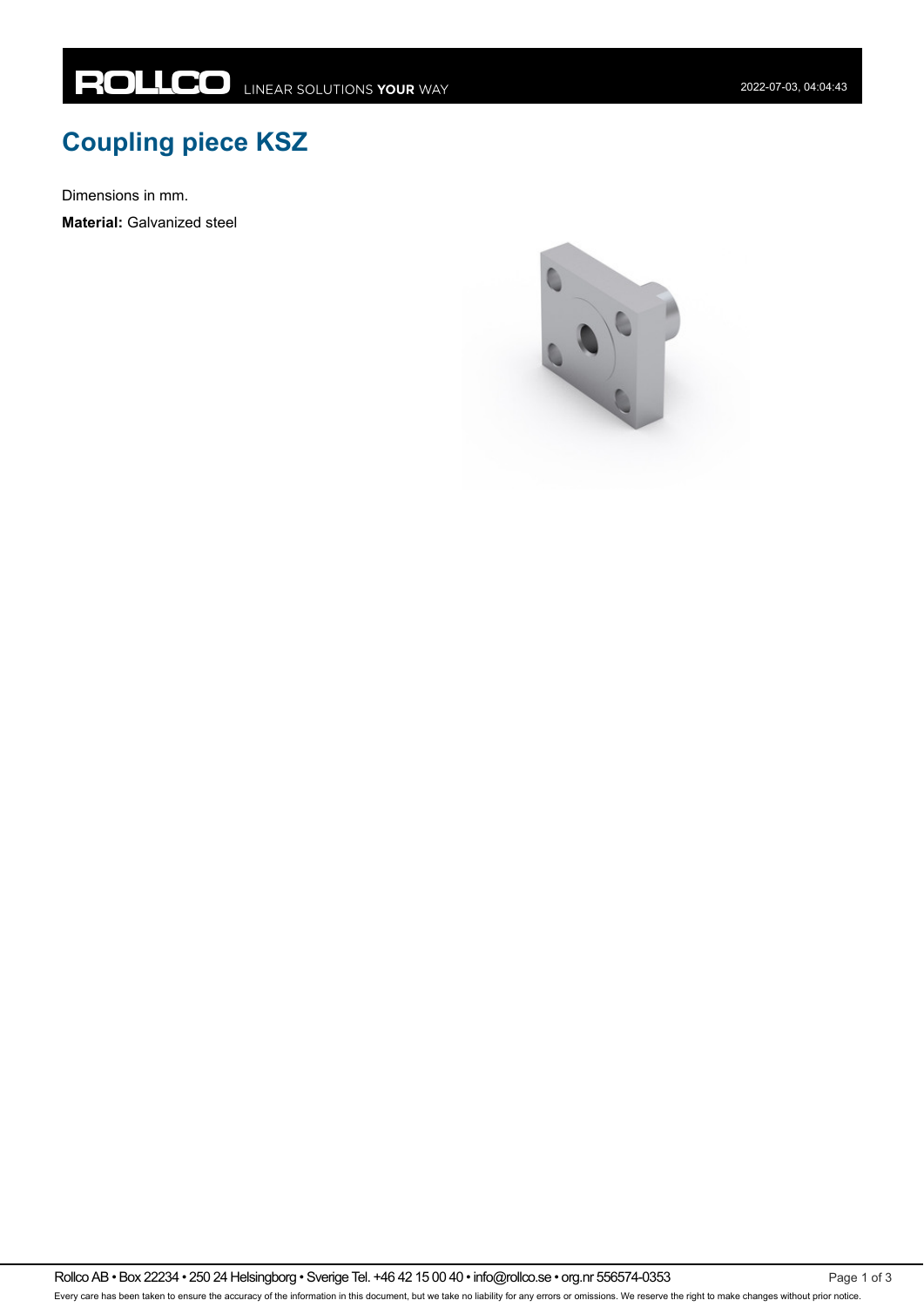## **Variant Data**

| <b>Designation</b> | <b>Compatible with</b> | <b>Description</b> | <b>Material</b>  | Fmax(N) | Mass (kg) |
|--------------------|------------------------|--------------------|------------------|---------|-----------|
| KSZ 25 - 5227      | <b>MCE 25</b>          | <b>KSZ 25</b>      | Galvanized steel | F MCE   | 0,05      |
| KSZ 32 - 5228      | <b>MCE 32</b>          | <b>KSZ 32</b>      | Galvanized steel | F MCE   | 0,07      |
| KSZ 45 - 5229      | <b>MCE 45</b>          | <b>KSZ 45</b>      | Galvanized steel | F MCE   | 0,11      |

Rollco AB • Box 22234 • 250 24 Helsingborg • Sverige Tel. +46 42 15 00 40 • info@rollco.se • org.nr 556574-0353 Page 2 of 3 Every care has been taken to ensure the accuracy of the information in this document, but we take no liability for any errors or omissions. We reserve the right to make changes without prior notice.